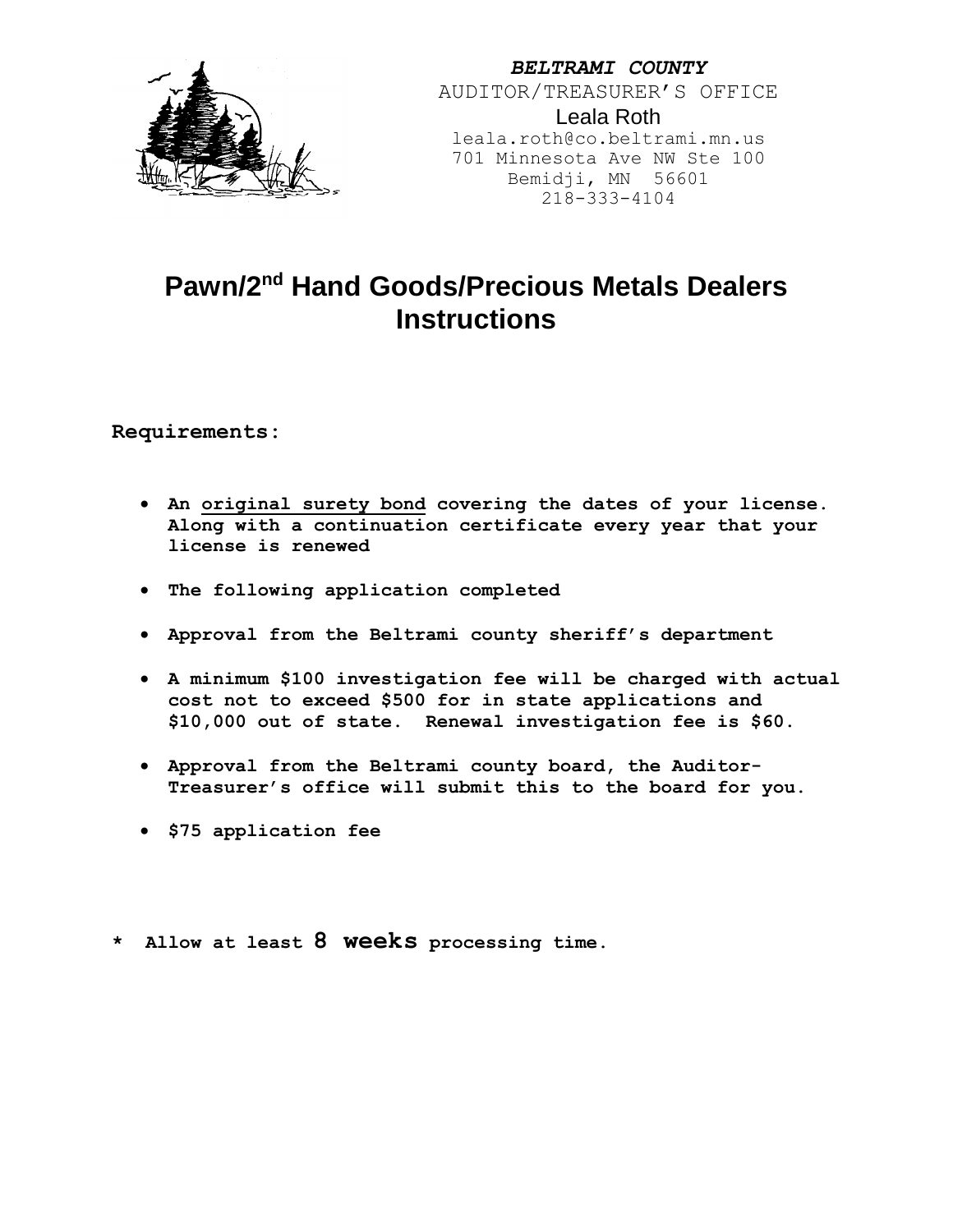Fee: \$75.00 License#

### **BELTRAMI COUNTY**

APPLICATION FOR LICENSE OF:

**PAWN BROKER SECOND HAND PRECIOUS METAL** 

In answering the following questions "Applicants" shall be governed as follows: For a Corporation, one officer shall execute this application for all officers, directors, stock holders, and employees. For a Partnership, one of the "Applicants" shall execute this application for all members of the partnership and employees. This is required for all partners, officers and directors of a corporation, and all persons authorized to act as agents of the licensee.

### **Insurance requirements:**

| Pawn Broker \$2,000 bond<br>or<br>NAME OF INSURING COMPANY:<br>Address<br>BOND# | Second Hand and Precious Metal \$1,000 bond                   |  |  |
|---------------------------------------------------------------------------------|---------------------------------------------------------------|--|--|
| <b>BUSINESS NAME:</b>                                                           | PHONE:                                                        |  |  |
| <b>ADDRESS</b>                                                                  | <b>PARTNERSHIP</b><br><b>CORP</b><br><b>INDIVIDUAL</b><br>LLC |  |  |

## **APPLICANT/OWNER NAME Date of Birth \_\_\_\_**

### **HOME ADDRESS \_\_\_\_\_\_\_\_\_\_\_\_\_\_\_\_\_\_\_\_\_\_\_\_\_\_\_\_\_\_\_\_\_\_\_\_\_\_\_\_\_\_\_\_\_\_\_\_\_\_\_\_\_\_**

Give name, residence, title and date of birth for all partners, officers, directors, or employees authorized to take items in pawn:

| Name    | $\tau$ itle   |  |  |
|---------|---------------|--|--|
| Address | Date of Birth |  |  |
| Name    | Title         |  |  |
| Address | Date of Birth |  |  |

Please attach page for additional names.

| Has the applicant or any of the associates aforementioned been convicted of any crime |     |    |  |
|---------------------------------------------------------------------------------------|-----|----|--|
| within the past ten (10) years?                                                       | Yes | Nο |  |

If yes, please list including date(s) and place(s) of occurrence on a separate page.

Upon license being granted, the undersigned agrees to comply with all the rules and regulations of this ordinance and all applicable state and federal statutes. I certify that answers given herein are true and complete to the best of my knowledge. I understand that false or misleading information given in my application may result in denial or revocation of my license. This license is not transferable and shall be effective for a period not to exceed twelve (12) months. Renewal shall be on an annual basis, and each license shall be reviewed on or before January 15th of each calendar year.

| Signature of Applicant |        |                                 | (date) |
|------------------------|--------|---------------------------------|--------|
| Approved by Sheriff    | (date) | Approved by County Board (date) |        |
|                        |        |                                 |        |